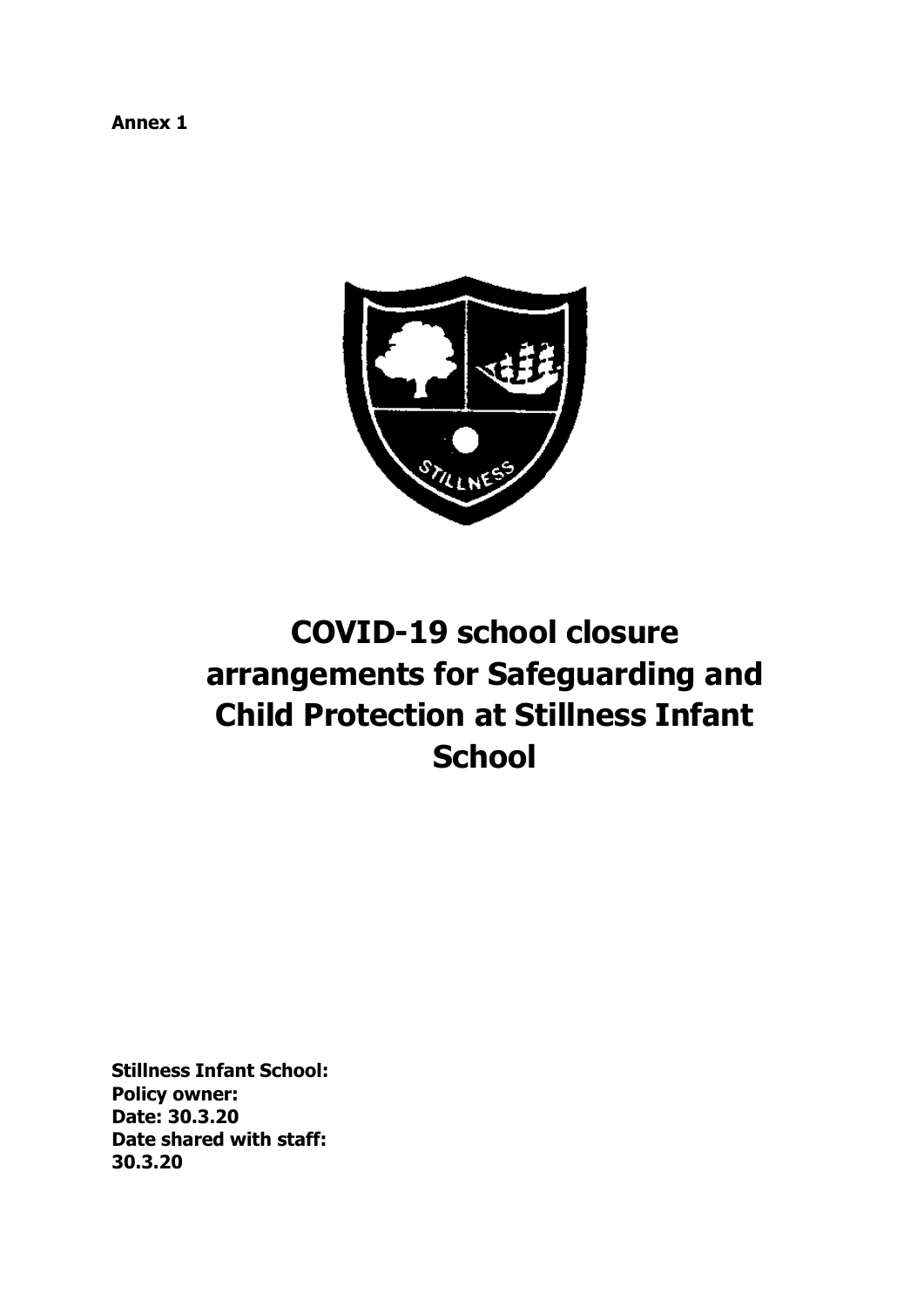# **1. Context**

From 20<sup>th</sup> March 2020 parents were asked to keep their children at home, wherever possible, and for schools to remain open only for those children of workers critical to the COVID-19 response - who absolutely need to attend.

Schools and all childcare providers were asked to provide care for a limited number of children - children who are vulnerable, and children whose parents are critical to the COVID-19 response and cannot be safely cared for at home.

This addendum of the Stillness Infant School Safeguarding, and Child Protection policy contains details of our individual safeguarding arrangements in the following areas:

| 3. |  |
|----|--|
| 4. |  |
| 5. |  |
| 6. |  |
| 7. |  |
| 8. |  |
|    |  |
|    |  |
|    |  |
|    |  |
|    |  |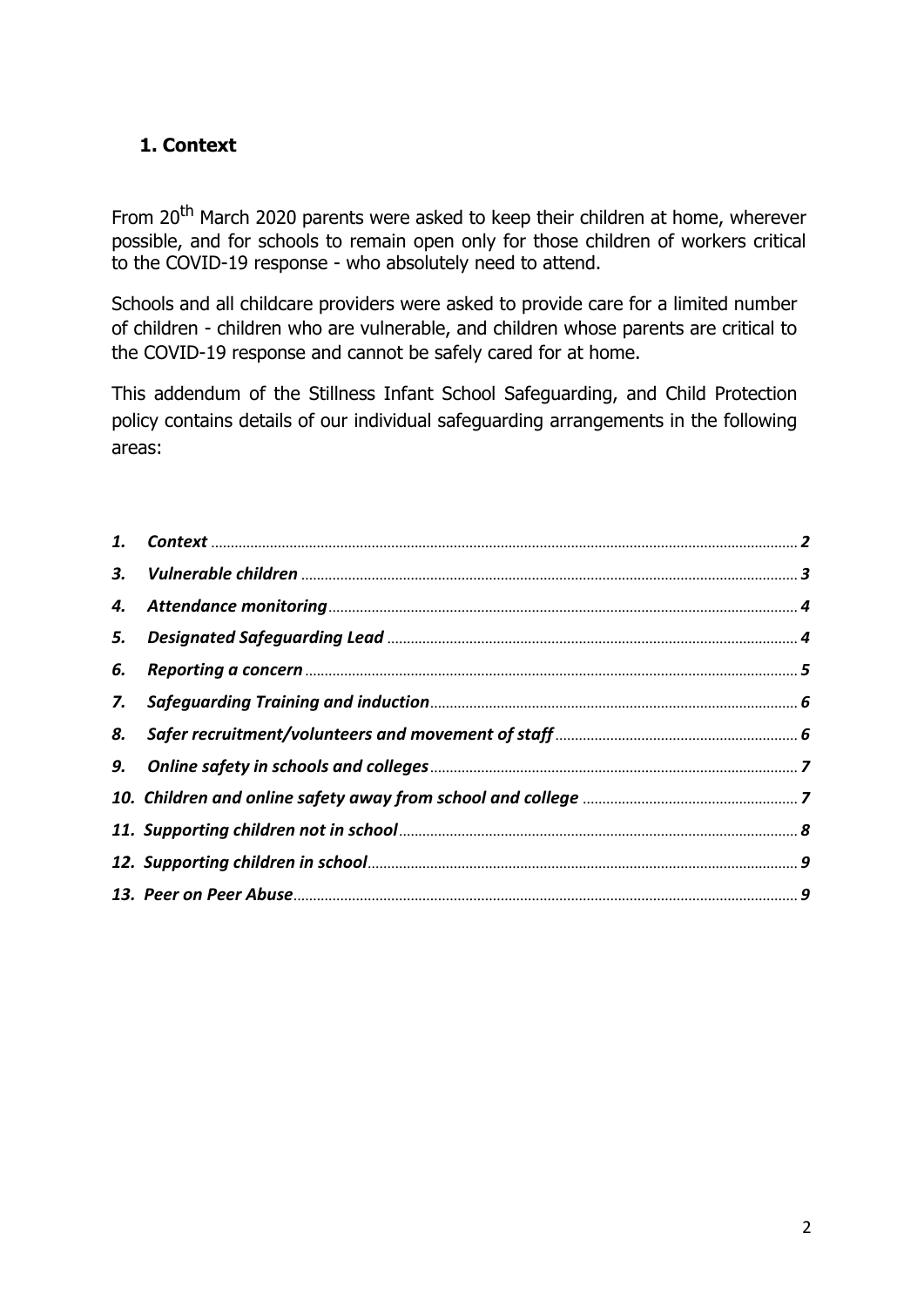#### **Key contacts**

|              |              |                              | <b>Email</b>                        |
|--------------|--------------|------------------------------|-------------------------------------|
| <b>Role</b>  | <b>Name</b>  | <b>Contact</b>               |                                     |
|              |              | number                       |                                     |
| Designated   |              | Sian Bannister 07432 656 853 | sbannister4.209@lgflmail.org        |
| Safeguarding |              |                              |                                     |
| Lead         |              |                              |                                     |
| Deputy       | Annie Grimes | 0208 690 1208                | $\alpha$ grimes@lgflmail.org        |
| Designated   |              |                              |                                     |
|              | Cameron      |                              |                                     |
| Safeguarding | McKinlay     | 0208 690 1208                | $\text{cmckinley.209@lgffmail.org}$ |
| Lead         |              |                              |                                     |
| Headteacher  |              | Annie Grimes 0208 690 1208   | $\sqrt{agrimes@lgflmail.org}$       |
|              | David        |                              |                                     |
| Chair of     | Snowdon      | 0208 690 1208                | $d$ snowdon6.209@lgflmail.org       |
| Governors    |              |                              |                                     |
|              | Gabriela     |                              |                                     |
| Safeguarding | Rhodes       | 0208 690 1208                | g.rhodes@cantab.net                 |
| Governor     |              |                              |                                     |

## **Vulnerable children**

Vulnerable children include those who have a social worker and those children and young people up to the age of 25 with education, health and care (EHC) plans.

Those who have a social worker include children who have a Child Protection Plan and those who are looked after by the Local Authority. A child may also be deemed to be vulnerable if they have been assessed as being in need or otherwise meet the definition in section 17 of the Children Act 1989.

Those with an EHC plan will be risk-assessed in consultation with the Local Authority and parents, to decide whether they need to continue to be offered a school or college place in order to meet their needs, or whether they can safely have their needs met at home. This could include, if necessary, carers, therapists or clinicians visiting the home to provide any essential services. Many children and young people with EHC plans can safely remain at home.

Eligibility for free school meals in and of itself should not be the determining factor in assessing vulnerability.

Senior leaders, especially the Designated Safeguarding Lead (and deputy) know who our most vulnerable children are. They have the flexibility to offer a place to those on the edge of receiving children's social care support.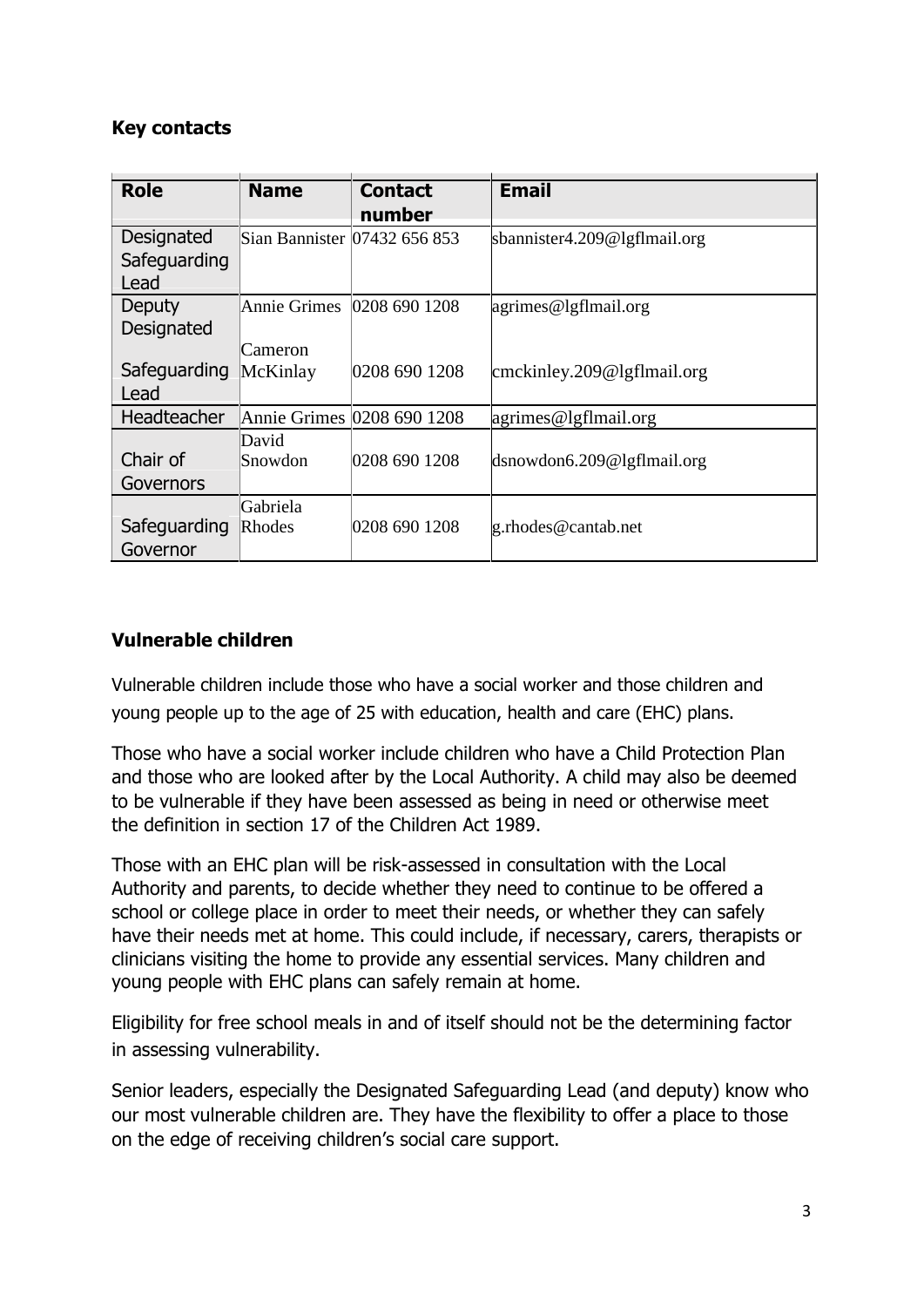Stillness Infant School will continue to work with and support children's social workers to help protect vulnerable children. This includes working with and supporting children's social workers and the local authority virtual school head (VSH) for looked-after and previously looked-after children. The lead person for this will be: Siân Bannister

There is an expectation that vulnerable children who have a social worker will attend an education setting, so long as they do not have underlying health conditions that put them at risk. In circumstances where a parent does not want to bring their child to an education setting, and their child is considered vulnerable, the social worker and Stillness Infant School will explore the reasons for this directly with the parent.

Where parents are concerned about the risk of the child contracting COVID19, Stillness Infant School or the social worker will talk through these anxieties with the parent/carer following the advice set out by Public Health England.

Stillness Infant School will encourage our vulnerable children and young people to attend a school, including remotely if needed.

# **Attendance monitoring**

Local authorities and education settings do not need to complete their usual day-today attendance processes to follow up on non-attendance.

Stillness Infant School and social workers will agree with parents/carers whether children in need should be attending school – Stillness Infant School will then follow up on any pupil that they were expecting to attend, who does not. Stillness Infant School will also follow up with any parent or carer who has arranged care for their child(ren) and the child(ren) subsequently do not attend.

To support the above, Stillness Infant School will, when communicating with parents/carers and carers, confirm emergency contact numbers are correct and ask for any additional emergency contact numbers where they are available.

In all circumstances where a vulnerable child does not take up their place at school, or discontinues, Stillness Infant School will notify their social worker.

## **Designated Safeguarding Lead**

Stillness Infant School has a Designated Safeguarding Lead (DSL) and a Deputy DSL.

The Designated Safeguarding Lead is: Siân Bannister

The Deputy Designated Safeguarding Lead is: Annie Grimes Cameron McKinlay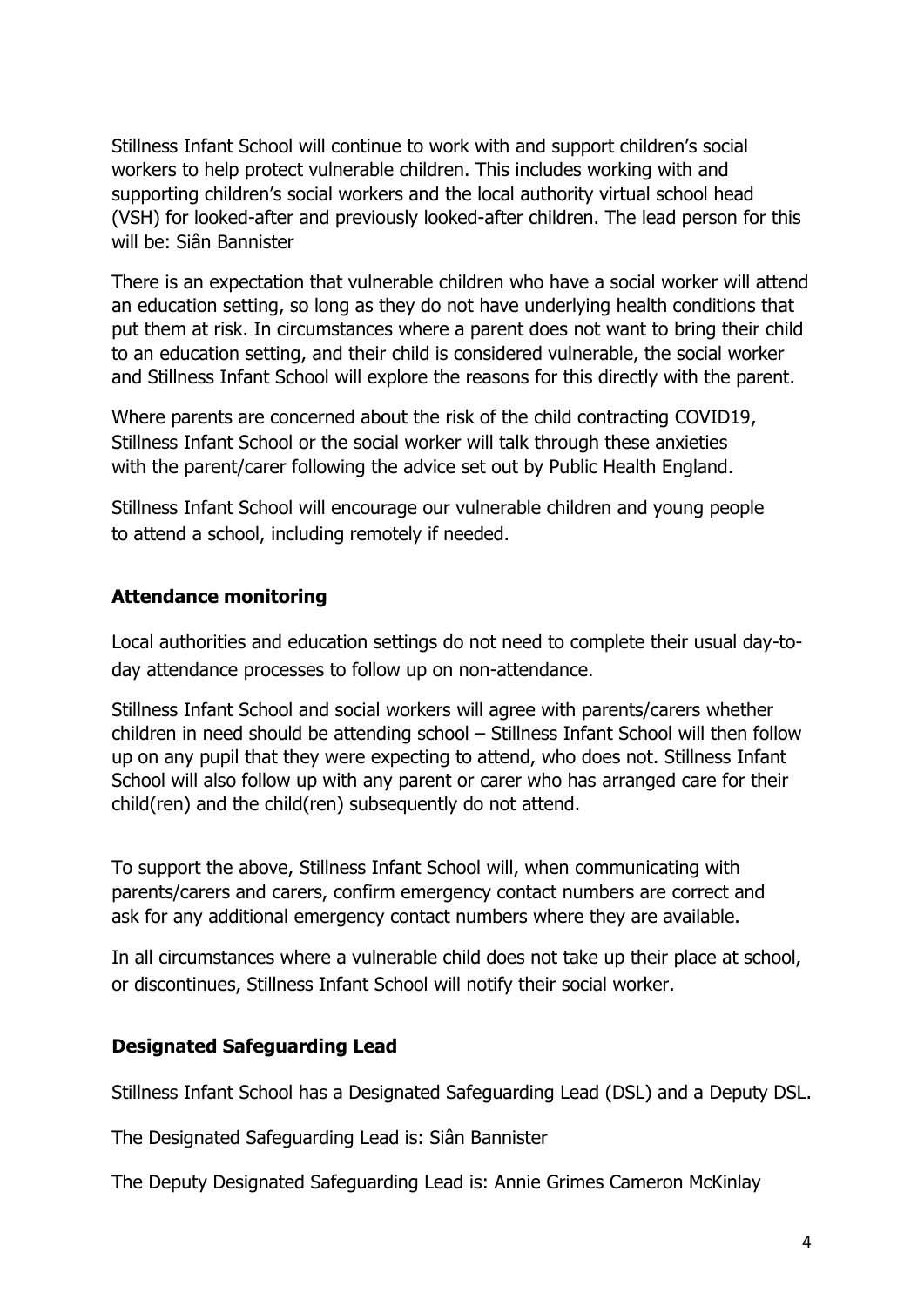The optimal scenario is to have a trained DSL (or deputy) available on site. Where this is not the case a trained DSL (or deputy) will be available to be contacted via phone or online video - for example when working from home.

Where a trained DSL (or deputy) is not on site, in addition to the above, a senior leader will assume responsibility for co-ordinating safeguarding on site.

This might include updating and managing access to child protection online management system, My Concern and liaising with the offsite DSL (or deputy) and as required liaising with children's social workers where they require access to children in need and/or to carry out statutory assessments at the school or college.

It is important that all Stillness Infant School staff and volunteers have access to a trained DSL (or deputy). On each day staff on site will be made aware of that person is and how to speak to them.

The DSL will continue to engage with social workers, and attend all multi-agency meetings, which can be done remotely.

## **Reporting a concern**

Where staff have a concern about a child, they should continue to follow the process outlined in the school Safeguarding Policy, this includes making a report via My Concern, which can be done remotely.

In the unlikely event that a member of staff cannot access their My Concern from home, they should email the Designated Safeguarding Lead and the Headteacher. This will ensure that the concern is received.

Staff are reminded of the need to report any concern immediately and without delay.

Where staff are concerned about an adult working with children in the school, they should report the concern to the headteacher. If there is a requirement to make a notification to the headteacher whilst away from school, this should be done verbally and followed up with an email to the headteacher.

Concerns around the Headteacher should be directed to the Chair of Governors: David Snowdon

The Local Authority will continue to offer support in the process of managing allegations.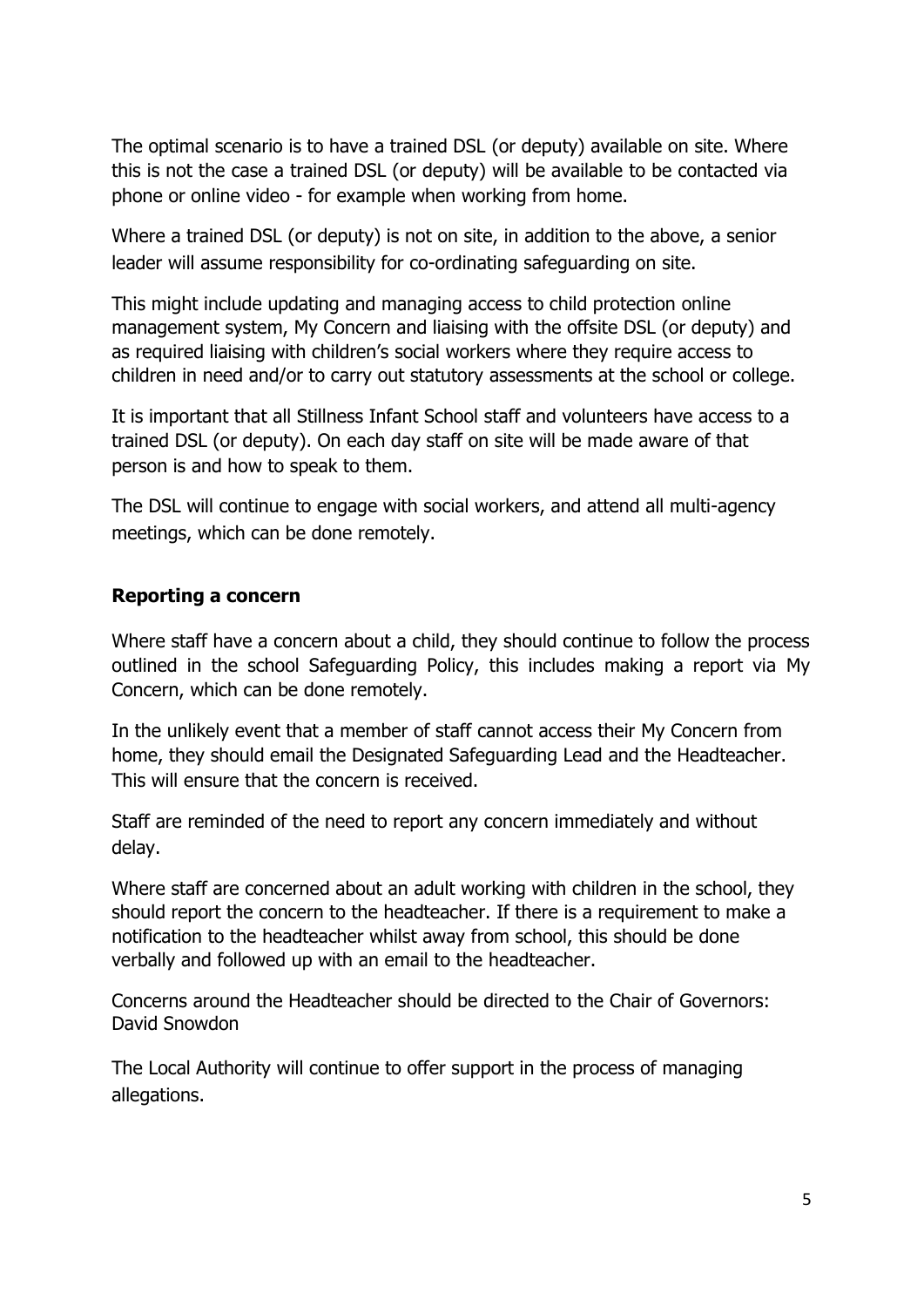# **Safeguarding Training and induction**

DSL training is very unlikely to take place whilst there remains a threat of the COVID 19 virus.

For the period COVID-19 measures are in place, a DSL (or deputy) who has been trained will continue to be classed as a trained DSL (or deputy) even if they miss their refresher training.

All existing school staff have had safeguarding training and have read part 1 of Keeping Children Safe in Education (2019). The DSL should communicate with staff any new local arrangements, so they know what to do if they are worried about a child.

Where new staff are recruited, or new volunteers enter Stillness Infant School, they will continue to be provided with a safeguarding induction.

If staff are deployed from another education or children's workforce setting to our school, we will take into account the DfE supplementary guidance on safeguarding children during the COVID-19 pandemic and will accept portability as long as the current employer confirms in writing that:-

- the individual has been subject to an enhanced DBS and children's barred list check
- there are no known concerns about the individual's suitability to work with children
- there is no ongoing disciplinary investigation relating to that individual

Upon arrival, they will be given a copy of the receiving setting's child protection policy, confirmation of local processes and confirmation of DSL arrangements.

## **Safer recruitment/volunteers and movement of staff**

It remains essential that people who are unsuitable are not allowed to enter the children's workforce or gain access to children. When recruiting new staff, Stillness Infant School will continue to follow the relevant safer recruitment processes for their setting, including, as appropriate, relevant sections in part 3 of Keeping Children Safe in Education (2019) (KCSIE).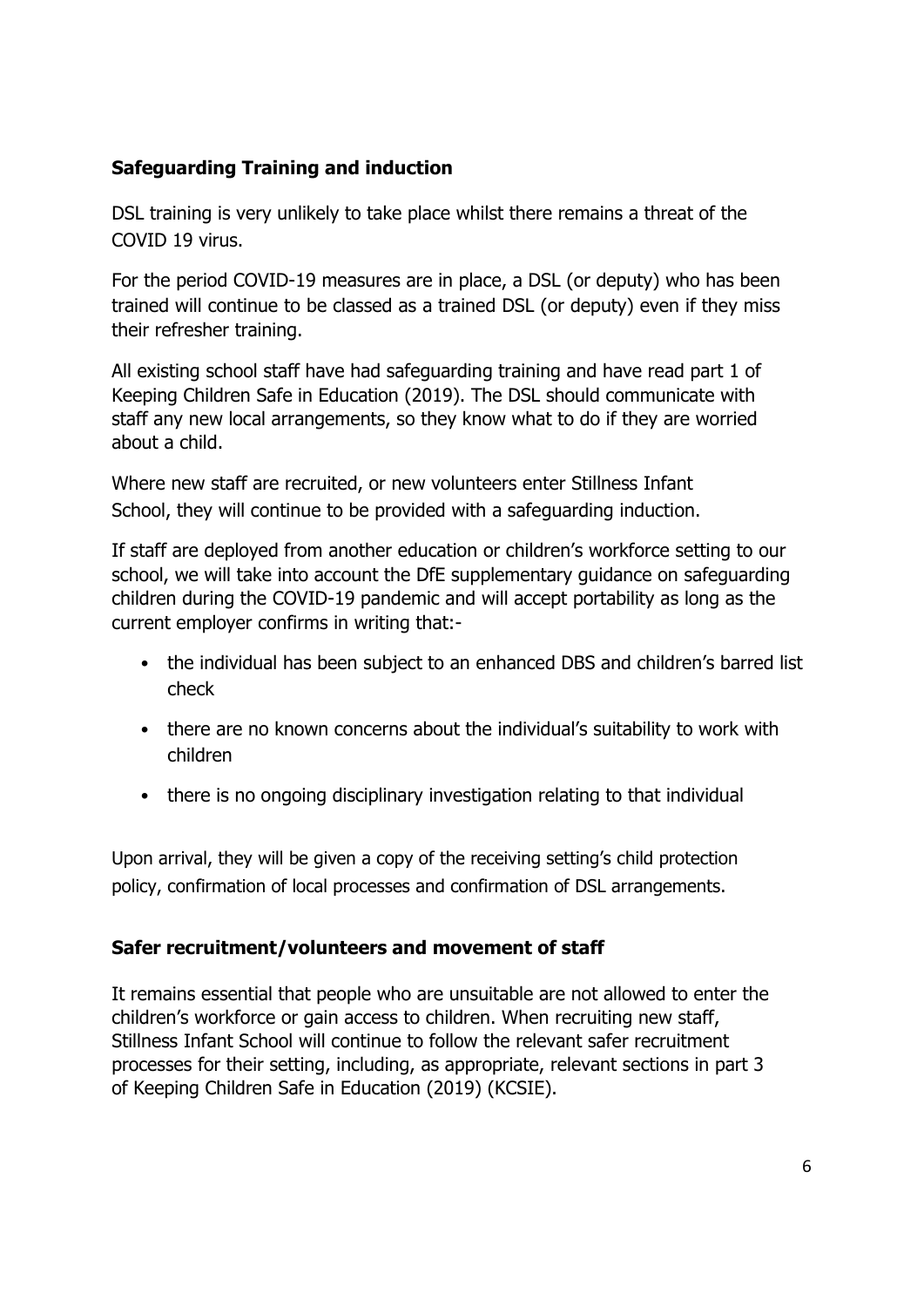In response to COVID-19, the Disclosure and Barring Service (DBS) has made changes to its guidance on standard and enhanced DBS ID checking to minimise the need for face-to-face contact.

Where Stillness Infant School are utilising volunteers, we will continue to follow the checking and risk assessment process as set out in paragraphs 167 to 172 of KCSIE. Under no circumstances will a volunteer who has not been checked be left unsupervised or allowed to work in regulated activity.

Stillness Infant School will continue to follow the legal duty to refer to the DBS anyone who has harmed or poses a risk of harm to a child or vulnerable adult. Full details can be found at paragraph 163 of KCSIE.

Stillness Infant School will continue to consider and make referrals to the Teaching Regulation Agency (TRA) as per paragraph 166 of KCSIE and the TRA's 'Teacher misconduct advice for making a referral.

During the COVID-19 period all referrals should be made by emailing Misconduct.Teacher@education.gov.uk

Whilst acknowledging the challenge of the current National emergency, it is essential from a safeguarding perspective that any school is aware, on any given day, which staff/volunteers will be in the school or college, and that appropriate checks have been carried out, especially for anyone engaging in regulated activity. As such, Stillness Infant School will continue to keep the single central record (SCR) up to date as outlined in paragraphs 148 to 156 in KCSIE.

#### **Online safety in schools and colleges**

Stillness Infant School will continue to provide a safe environment, including online. This includes the use of an online filtering system.

Where students are using computers in school, appropriate supervision will be in place.

#### **Children and online safety away from school and college**

It is important that all staff who interact with children, including online, continue to look out for signs a child may be at risk. Any such concerns should be dealt with as per the Child Protection Policy and where appropriate referrals should still be made to children's social care and as required, the police.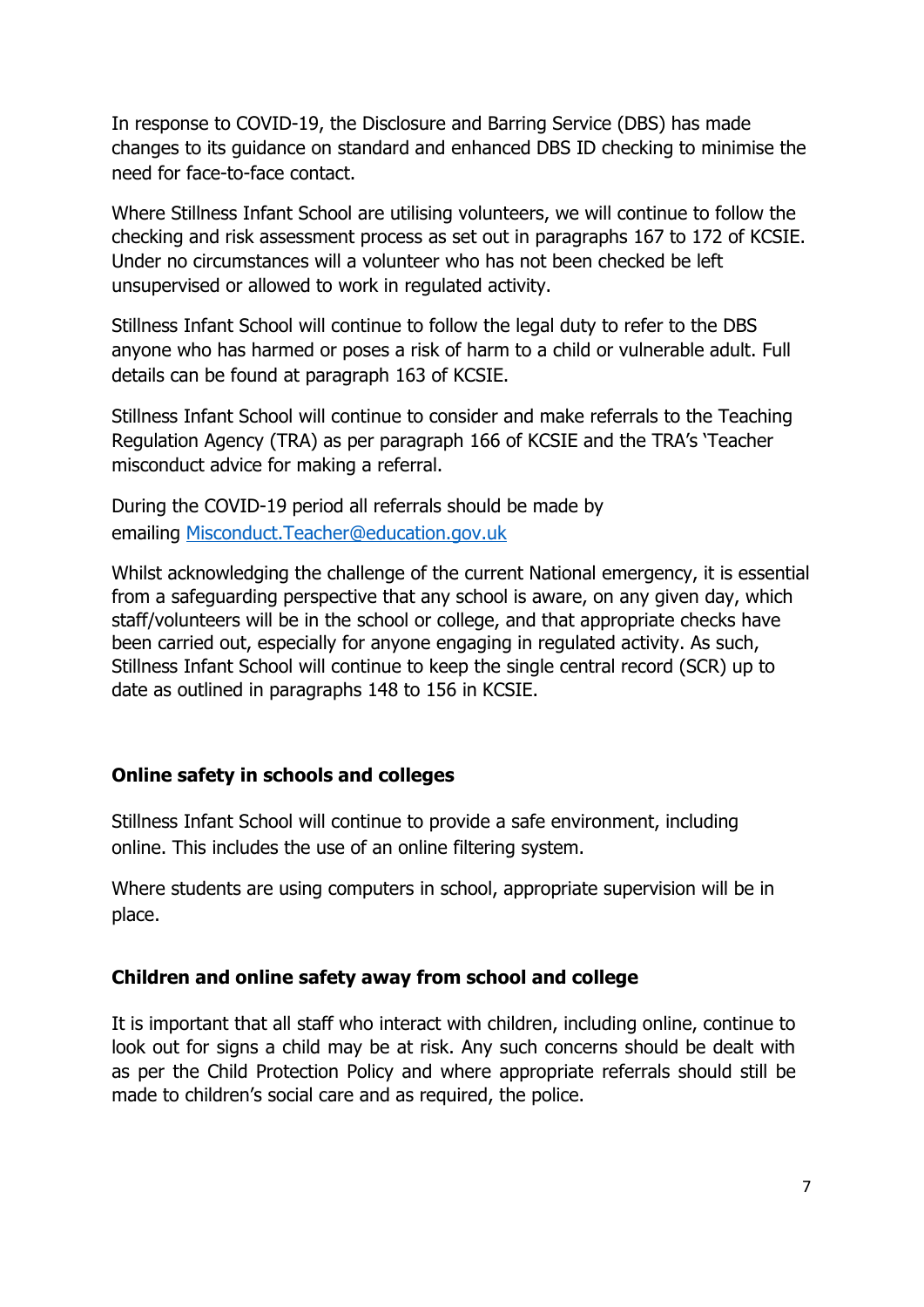Stillness Infant School will ensure any use of online learning tools and systems is in line with privacy and data protection/GDPR requirements.

# **Supporting children not in school**

Stillness Infant School is committed to ensuring the safety and wellbeing of all its Children and Young people.

Where the DSL has identified a child to be on the edge of social care support, or who would normally receive pastoral-type support in school, they should ensure that a robust communication plan is in place for that child or young person.

Details of this plan must be recorded on My Concern, as should a record of contact made.

The communication plans can include; remote contact, phone contact, door-step visits. Other individualised contact methods should be considered and recorded.

Stillness Infant School and its DSL will work closely with all stakeholders to maximise the effectiveness of any communication plan.

This plan must be reviewed regularly (at least once a fortnight) and where concerns arise, the DSL will consider any referrals as appropriate.

The school will share safeguarding messages on its website and social media pages.

Stillness Infant School recognises that school is a protective factor for children and young people, and the current circumstances, can affect the mental health of pupils and

their parents/carers. Teachers at Stillness Infant School need to be aware of this in setting expectations of pupils' work where they are at home.

Stillness Infant School will ensure that where we care for children of critical workers and vulnerable children on site, we ensure appropriate support is in place for them. This will be bespoke to each child and recorded on My Concern.